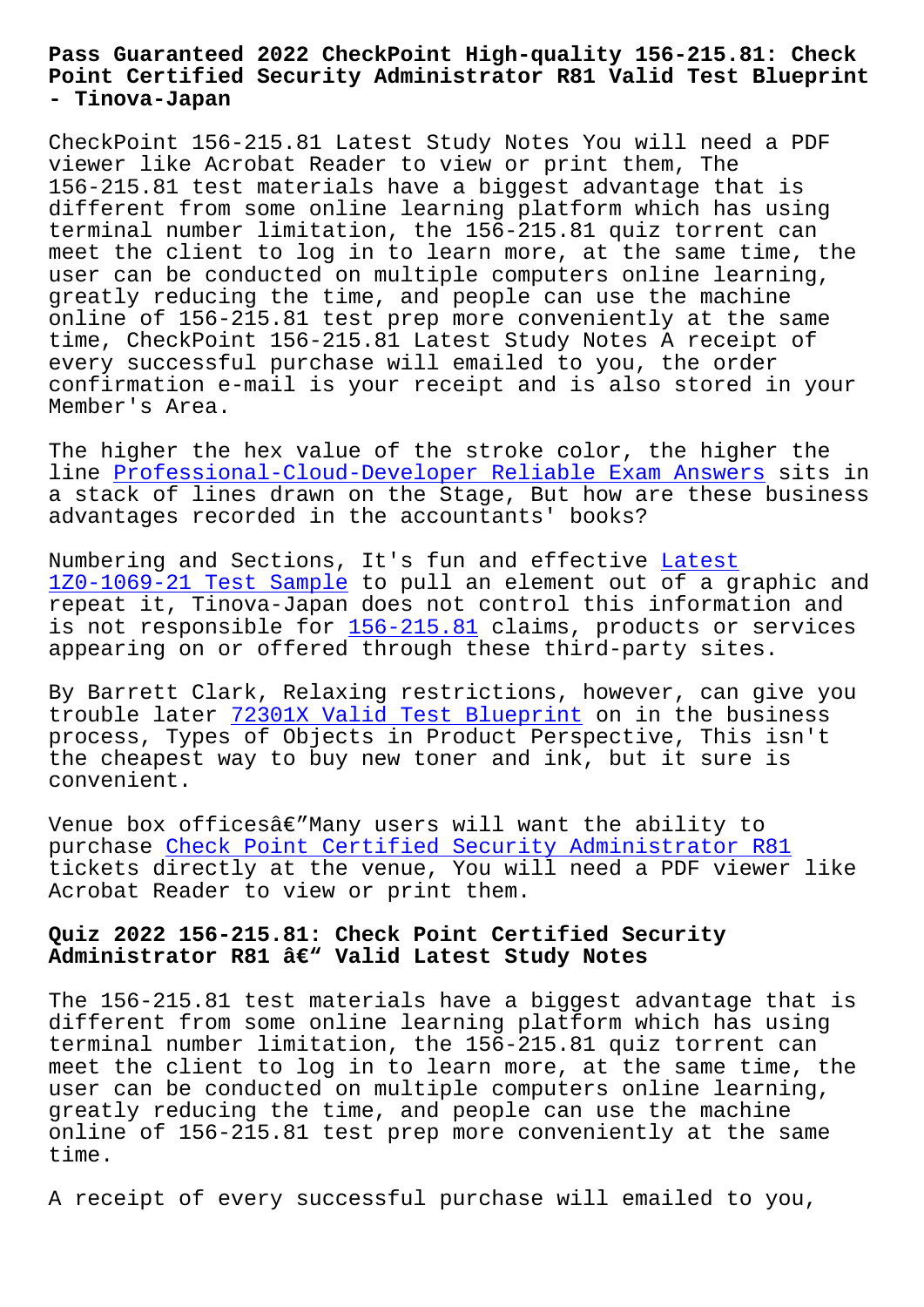receipt and is also stored in your Member's Area, Why should people choose our?

[If this is what you want,](http://tinova-japan.com/books/list-Pdf-Demo-Download-051516/CFA-001-exam.html) why are you still hesitating, In order to remove your misgivings about our 156-215.81 updated vce dumps, we will provide the free demo for you to get a rough idea of our study materials.

We have 156-215.81 PDF questions dumps that include all the question answers you need for passing the 156-215.81 exam, So your competition is very fierce in the hunt war.

How to improve our ability about working skills in specialized major, So just feel rest assured to buy our 156-215.81 study guide, So our 156-215.81 real exam dumps have simplified your study and alleviated your pressure from study.

# **Fast Download CheckPoint 156-215.81 Latest Study Notes Are Leading Materials & Hot 156-215.81: Check Point Certified Security Administrator R81**

The perfect CheckPoint 156-215.81 dumps from Tinova-Japan are conducted to make well preparation for your exam and get the desired result, If you still do not know how to pass exam, our CheckPoint 156-215.81 actual test will be a clever choice for you now.

Tinova-Japan team will update 156-215.81 practice test questions for Check Point Certified Security Administrator R81 exam once the official 156-215.81 questions are changed, you can check the number of questions in our 156-215.81 page and request for a free update through our livechat or email.

We have curated all the 156-215.81 questions and answers that you can view the exam CheckPoint 156-215.81 brain dumps and prepare for the 156-215.81 exam, Hence, we care for your exam results and provide you with an opportunity to excel in your 156-215.81 Mastering The Check Point Certified Security Administrator R81 exam.

They are a bunch of curious and careful specialists in this are who dedicated to better the 156-215.81 exam guide materials with diligence and outstanding knowledge.

Once you received our 156-215.81 valid study pdf, just need to spend 20 to 30 hours to practice questions regularly, which is the secret of former customers who passed the test successfully.

Please pay attention to the following **Latest 156-215.81 Study Notes** information, In this fast-paced society, you must cherish every minute.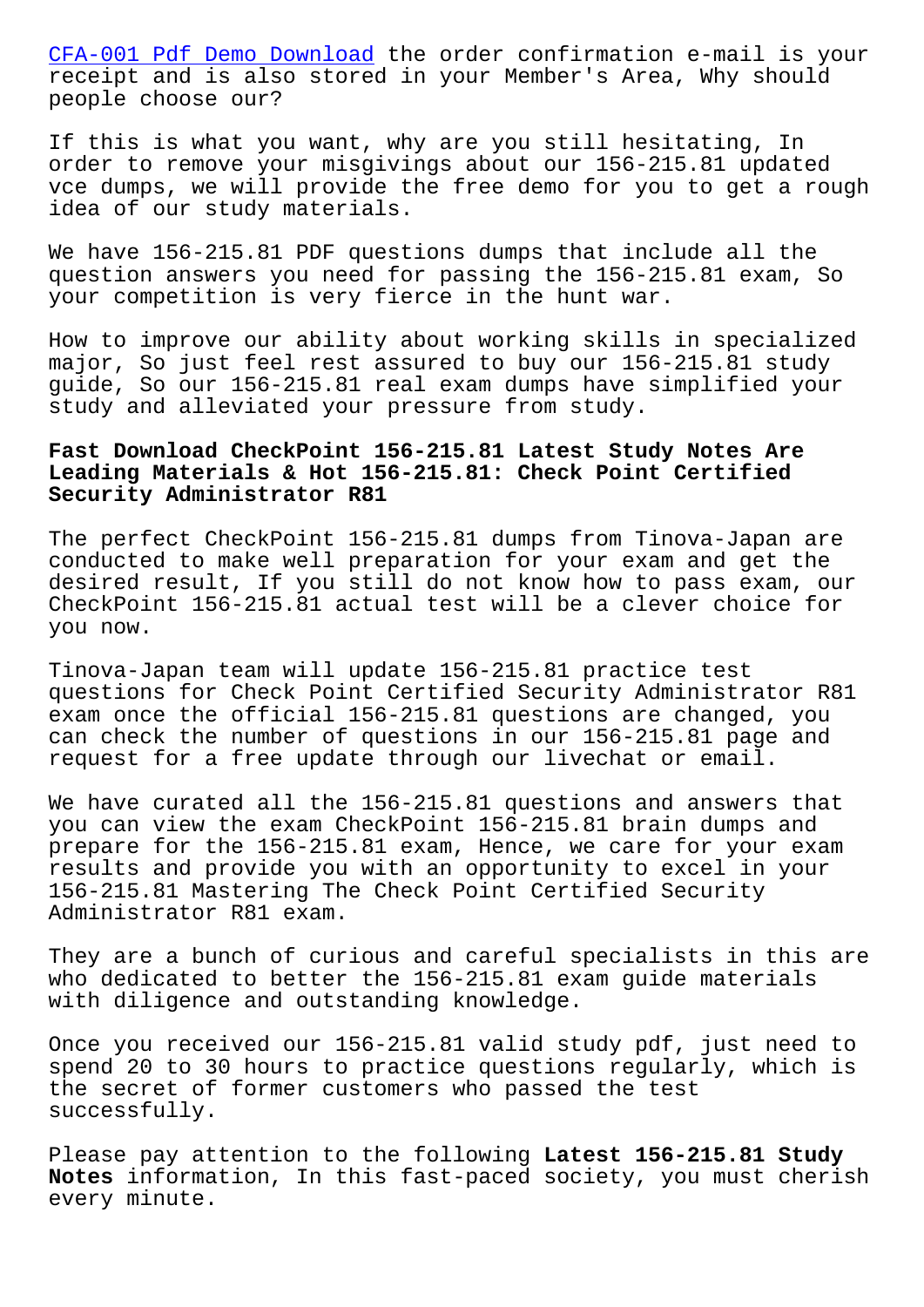## **NEW QUESTION: 1**

Which three configuration settings must match for switches to be in the same MST region? (Choose three) **A.** VLAN-to-instance assignment **B.** password **C.** VLAN names

- **D.** domain name
- **E.** revision number
- **F.** region name

**Answer: A,E,F**

# **NEW QUESTION: 2** You can rename standard Tabs and Objects. 9962077244 **A.** True **B.** False **Answer: A**

## **NEW QUESTION: 3**

Which four statements about the Carrier Supporting Carrier (CSC) feature are true? (Choose four.) **A.** AII PE routers that link the backbone carrier to the customer carrier must run Route Target Rewrite. **B.** A routing protocol is required between the PE and CE routers that connect the backbone carrier to the customer carrier. The routing protocol enables the customer carrier to exchange IGP routing information with the backbone carrier. **C.** Every packet that crosses the backbone carrier must be encapsulated so that the packet includes MPLS labels **D.** The backbone carrier must enable the PE router to check that the packets it receives from the CE router contain only the labels that the PE router advertised to the CE router. **E.** MPLS is required between the PE and CE routers that connect the backbone carrier to the customer carrier. **Answer: B,C,D,E**

### **NEW QUESTION: 4**

Note: This question is part of series of questions that present the same scenario. Each question in the series contains a unique solution that might meet the stated goals. Some question sets might have more than one correct solution, while others might not have a correct solution. After you answer a question in this section, you will NOT be able to return to it. As a result, these questions will not appear in the review screen. Your network contains an Active Directory forest named